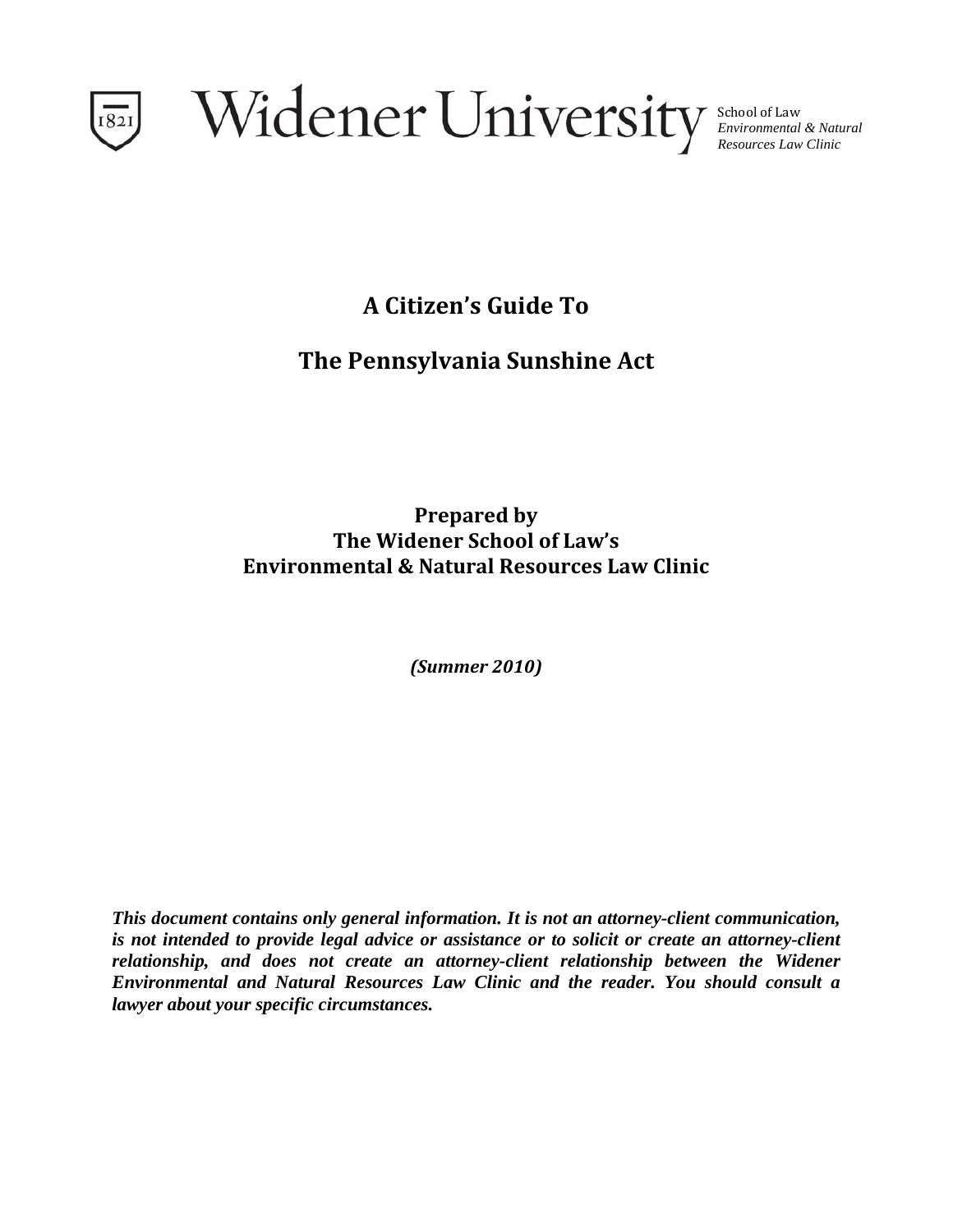#### **INTRODUCTION**

 The operation of local and Commonwealth government in Pennsylvania is subject to Pennsylvania's Sunshine Act. The Act was originally adopted so that all of the Commonwealth's citizens could have a legislative right to be present at most any meeting held by nearly any government body operating within Pennsylvania. 65 PA. CONS. STAT. § 702 (1998). This Citizen's Guide provides a summary overview of what the Act requires.

## **Pennsylvania's Sunshine Act: The Basics**

 The basic requirement of the Act is simple: Any time a government body (referred to within in the act as an "agency") holds a meeting in which "deliberation" or "official action" by a quorum of its members takes place, the meeting must be open to the public after public notice of the meeting. Each of these provisions can be described in more detail.

## *What is "Deliberation" Under the Act?*

 The Act defines "deliberation" as "the discussion of agency business held for the purpose of making a decision." 65 PA. CONS. STAT. § 703. The definition is a simple one and has been construed as such by courts of the Commonwealth.

 In *Ackerman v. Upper Mt. Bethel Twp.*, 567 A.2d 1116 (Pa. Commw. 1989), two of three members of the township's board of supervisors met privately with a representative of Bethel Heights Associates to discuss an amendment of a zoning ordinance in anticipation of a public meeting to vote on the amendment. The amendment passed after lengthy public debate on the matter. The Commonwealth Court held that the activities of the first closed meeting constituted a "deliberation" under the Act, as it was held solely to discuss the business of that agency and that such a meeting fits exactly with the Act's definition of the term. *Id.* at 1119. It was of no consequence to the court that the meeting was requested by a newly-appointed supervisor to better acquaint him with the issue at hand.

 A similar result occurred in *Moore v. Twp. of Racoon*, 625 A.2d 737 (Pa. Commw. 1993). The township's planning commission supervisor asked for the members of the commission to meet at her residence to review recommended changes to the township's junkyard ordinance. The commission subsequently recommended an amended junkyard ordinance at the next public meeting. The Commonwealth Court held that merely discussing the possible changes to the ordinance at closed meeting with a majority of the commission's members present constituted "deliberation" under the Act. *Id.* at 740.

 However, not all meetings qualify as deliberations under the Act. In *Commonwealth v. Steward*, 357 A.2d 255 (Pa. Commw. 1976), the Department of Environmental Protection's Solid Waste Management Division consulted in a closed meeting with its own staff members on whether to issue a permit to construct a solid waste landfill in Lycoming County. Because the Commonwealth Court held that the decision whether or not to issue such a permit was not the "official action" contemplated by the Act, mere consultation with one's subordinates was not deliberation. *Id.* at 257.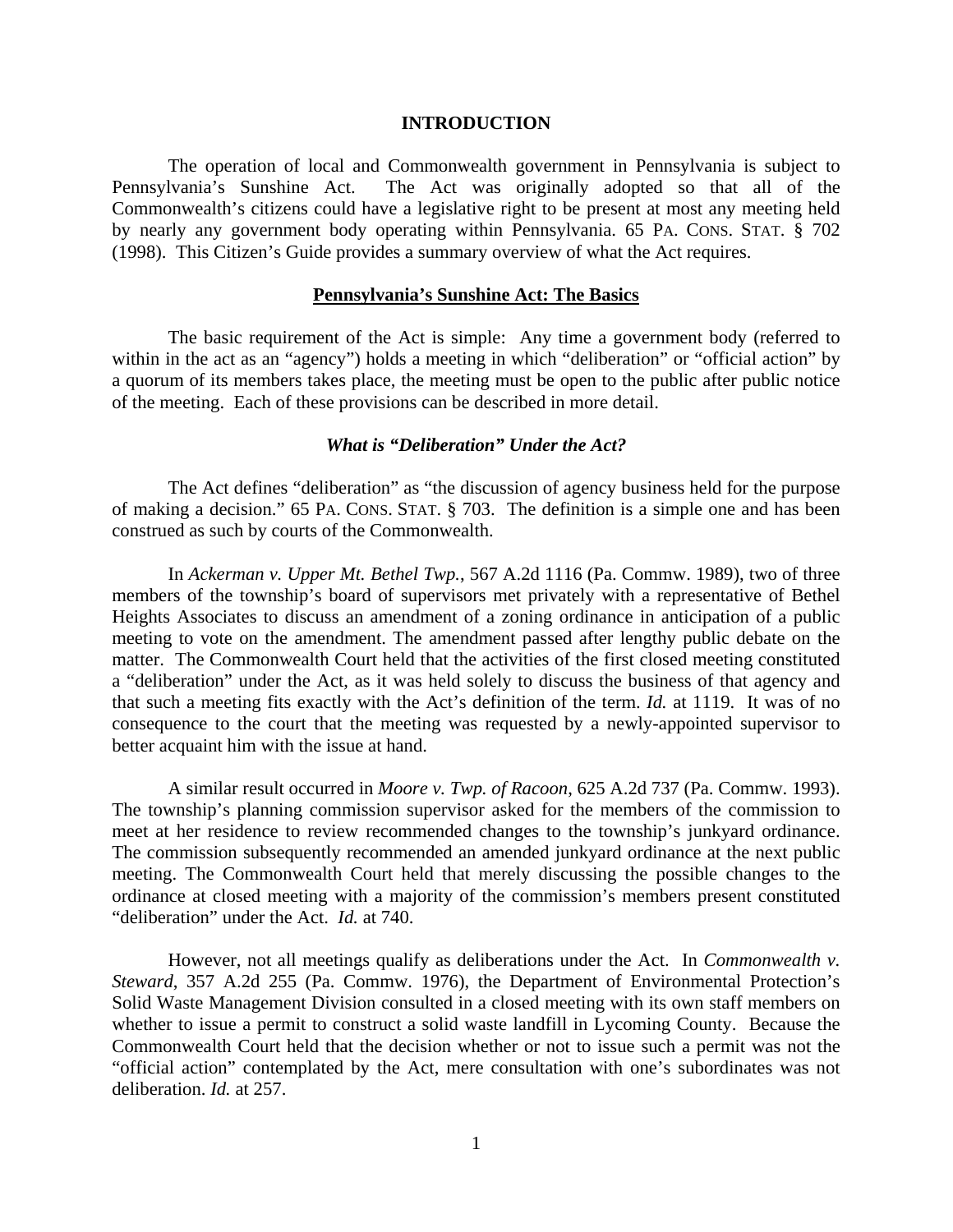In short, deliberation occurs whenever a majority of an agency's members meet to discuss an issue and those discussions go towards making a decision on the matter. Simply discussing an issue to familiarize oneself with it can qualify as a deliberation, so long as a majority of the agency's members are present.

## *What is "Official Action" Under the Act?*

 The Sunshine Act defines "official action" as 1) agency recommendations made pursuant to statute, ordinance or executive order, 2) agency establishment of policy, 3) decisions made by an agency that concern agency business and 4) a vote taken by an agency on motions, proposals, resolutions, rules, regulations, ordinances, reports or orders. 65 PA. CONS. STAT. § 703. This definition has been elaborated, interpreted and understood by Pennsylvania courts as covering a range of different activities that are undertaken by many different government bodies throughout the Commonwealth.

 In *Patriot-News Co. v. Empowerment Team*, 763 A.2d 539 (Pa. Commw. 2000), a Harrisburg publication demanded that the empowerment teams of two local school districts hold their meetings open to the public, as they had the power to supersede previous decisions made by their respective directors and administrators. In that instance, the Commonwealth Court held these empowerment teams were, in fact, agencies for the purposes of the Sunshine Act because they were empowered to create an improvement plan, comprised of recommendations and policy establishment under their activating statute. Thus, actions of the empowerment teams constituted "official action" under the Act. *Id.* at 544-45. As such, any meeting that these teams held in which similar courses of conduct were to be discussed or taken must be open to the public.

 Similarly, in *Preston v. Saucon Valley School Dist.,* 666 A.2d 1120 (Pa. Commw. 1995), a superintendent sued his former employers after having an increase in his salary rescinded by a newly elected school board. The Commonwealth Court upheld the rescission, as the original school board did not open the meeting at which this salary increase was approved to the public. The court rationalized that, because the decisions of a school board that "commit [it] to a particular course of conduct" was specifically included within the Act's definition of "official action," the meeting at which this decision took place was required to be open to public participation. *Id.* Because the meeting approving the raise was not open, the board's action was void.

 In contrast, when an agency sets up a meeting to discuss business not within in its purview, there does not need to be an open meeting. In *Belitskus v. Hamlin Twp,* 764 A.2d 669 (Pa. Commw. 2000), a citizen sued Hamlin Township because of various actions undertaken by the township supervisors, including setting up a closed meeting with McKean County Redevelopment Authority and the Hazel Hurst Water Association. The Commonwealth Court held that this particular action did not constitute "official action," as the meeting concerned the agency business of the Water Association, not the Supervisors, and the meeting was to allow the Association and the Supervisors to better understand the Association's financial options and obligations concerning a recent project. *Id.* at 671-72. The Court therefore concluded that the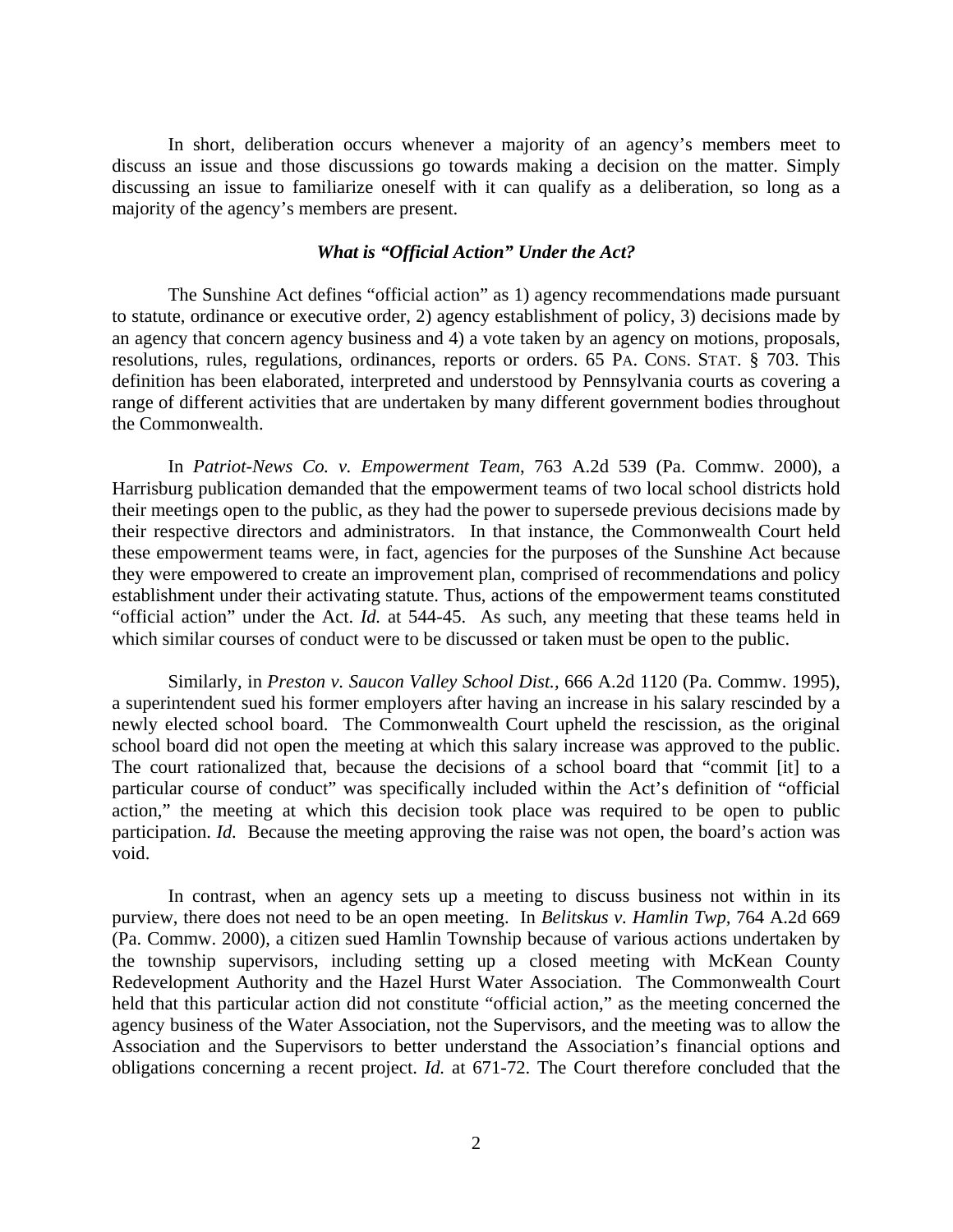meeting did not need to be open because it dealt with the business of the Association and not the Supervisors. *Id.* at 672.

 The Commonwealth Court took a similar approach in *Morning Call Inc. v. Board of School Directors of Lehigh School Dist.,* 642 A.2d 619 (Pa. Commw. 1994). In that case, a local publication alleged that the school board violated the Act in narrowing its list of possible superintendent candidates from five people to three in a closed meeting where votes were taken. The court upheld this action of the district, rationalizing that just because a vote is taken does not mean it constitutes official action under the Act because a "straw vote" to further vet some candidates for a position and to remove others from consideration, being secondary to the ultimate matter, is exactly the kind of activity allowed to take place in closed executive sessions under the Act. *Id.* at 623. The vote that will actually constitute official action is the vote that will commit an agency to a certain conduct, thus requiring an open meeting. *Id.* 

#### *What are the Public Notice Requirements Under the Act?*

 When the Act requires a meeting be open to the public, the agency must publish notice of the date, time and place of the meeting in a newspaper of general circulation. 65 PA. CONS. STAT. § 703. This newspaper must be published and circulated in the political subdivision wherever the meeting is to be held, but can be a newspaper of general circulation, so long as it has a bona fide paid circulation within this political subdivision equal to or greater than any other newspaper published within the political subdivision. A notice of the date, time and place of the meeting must also be "prominently" displayed at the primary office of the agency holding the meeting or at the location of the public building in which the meeting will be held. In addition, as allowed by section 709(c) governing public notice to interested parties, the agency will make interested parties directly aware of the meeting with a copy of their public notice should the parties provide a self-addressed envelope to the agency.

 All of these requirements are subject to time restrictions. Public notice must be given three days in advance of first regular meeting of the fiscal or calendar year and of its subsequent schedule of remaining regular meetings. However, should the meeting be recessed or reconvened, as opposed to a regular meeting, the requirements change slightly. In such an instance, the agency must still post a notice of the date, time and place of the meeting at their principal office or the public building at which the meeting will take place and give notice to interested parties, as per the requirements of section 709(c), but need not put such notice in a newspaper of general circulation. These requirements are also subject to a time limitation; public notice of such meetings, in addition to special meetings outside of a regular schedule, must be made at least twenty-four hours in advance. *See* 65 PA. CONS. STAT. § 703.

### *Can I Record a Public Meeting?*

 Yes. Section 711 of the Act provides that "a person attending a meeting of an agency shall have the right to use recording devices to record all of the proceedings." However, the agency does have the right to adopt and enforce reasonable rules for the use of such recording devices.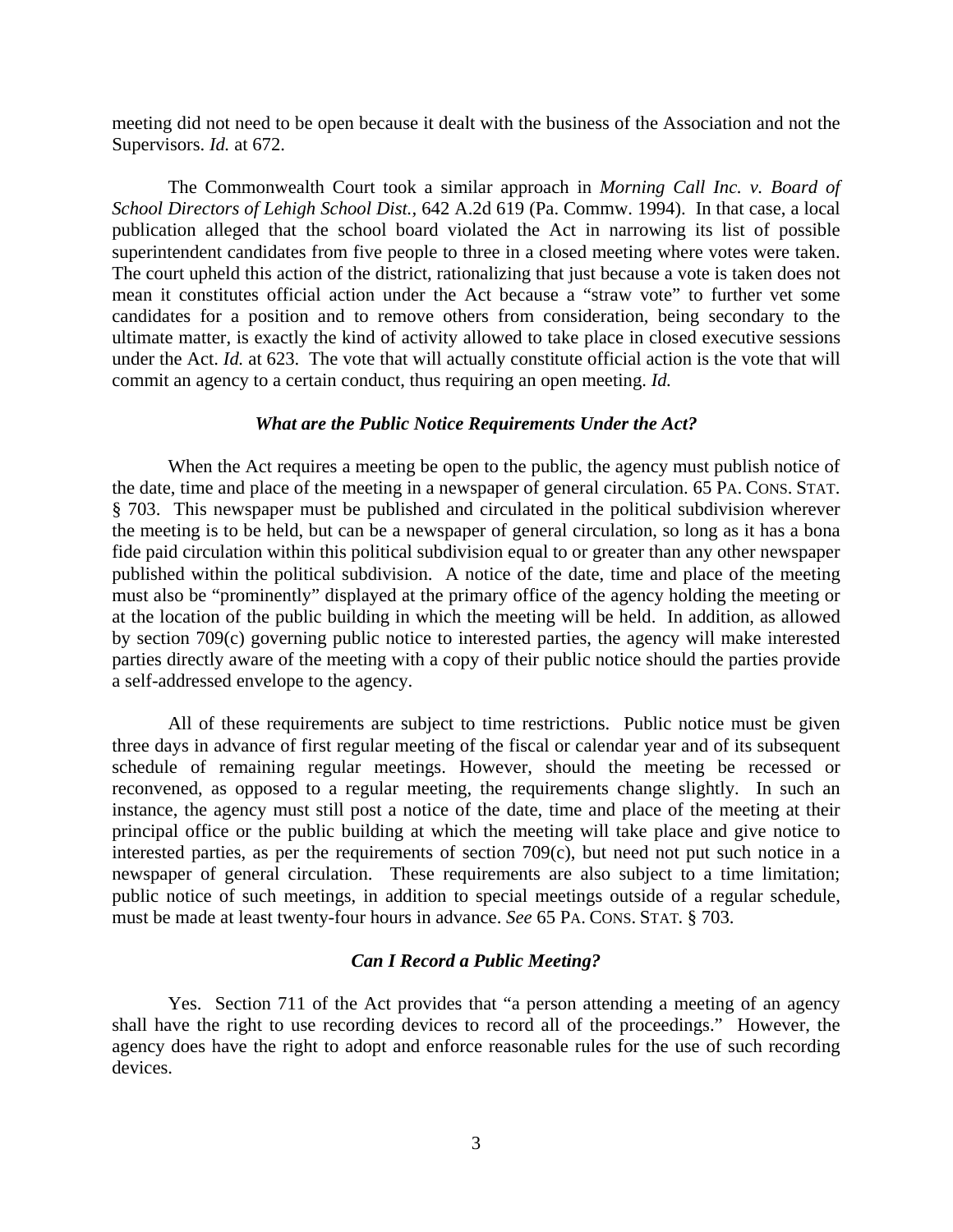# **ARE THERE EXCEPTIONS TO THE OPEN MEETING REQUIREMENT UNDER THE ACT?**

 Yes. While meetings held by agencies must generally be open to the public, there are several exceptions explicitly mentioned within the Act. These exceptions come in the form of three categories: executive sessions, conferences and certain working sessions.

### *Executive Sessions*

The first category of exceptions to the Act's open meeting requirement is referred to as "executive sessions." Such sessions are simply defined as meetings from which the public is excluded. 65 PA. CONS. STAT. § 703.

There are several purposes outlined in the Act that would justify an executive session which is closed to the public. These purposes are: 1) to discuss matters of employment (such as prospective employment, appointment, terms and conditions of employment, promotions, and discipline of public officers and employees); 2) to hold strategy, information or negation sessions relating to collective bargaining agreements or labor relations and arbitrations; 3) considering the purchase or lease of real property; 4) consultations with an attorney in connection with potential or current litigation; 5) to discuss or review agency business would could potentially violate a lawful privilege or information and confidentiality recognized by the law; and 6) committees of trustees of State-owned, State-aided and State-related colleges and universities or the Board of Governors of the State System of Higher Education to discuss academic standing or admissions issues. *See id* at § 708(a)(1)-(6).

 Despite the fact that such executive sessions can be held without public participation and attendance, the public nonetheless has a right to know what the topic of discussion will generally be at such a session. *See id.* at § 708(b); *Reading Eagle Co. v. Council of City of Reading*, 627 A.2d 305, 307 (Pa. Comm. 1993) (stating that executive sessions under Sunshine Act can only be held when reasons are given in order for the public "to determine from the reason given whether they are being properly excluded from the session."). The topic of an executive session must be announced at whatever open meeting occurs just prior or immediately after the executive session. In addition, executive sessions can be held during an open meeting, at the conclusion of an open meeting or may be announced as to be held at a future date. *Id.* at § 708(b).

 No official action can occur during an executive session and any discussion that should take place therein cannot lead to such action outside of an open meeting – an executive session cannot be used as a method to defeat the "open meeting" requirement of the Act. *Id.* at § 708(c).

# *Conferences*

 Conferences, like executive sessions, can be exempt from the Act's "open meeting" requirement. Conferences are defined as "[a]ny training program or seminar, or any session arranged by State or Federal agencies for local agencies, organized and conducted for the sole